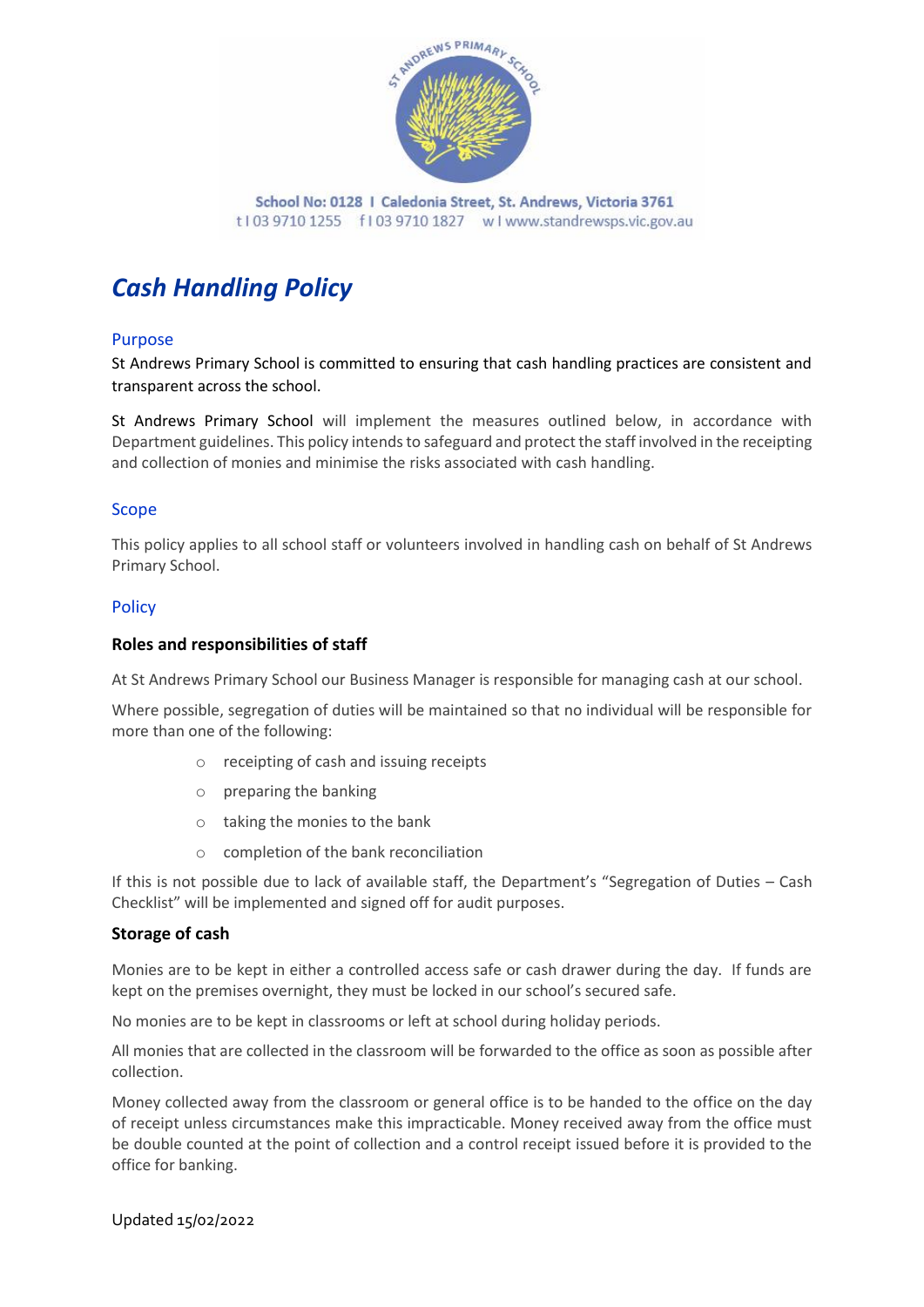## **Records and receipting**

All receipts are to be processed in CASES21 as quickly as practicable upon receiving the funds.

Monies received from the classroom will be entered into CASES21 and receipts returned to the classroom to be handed out to students within 48 hours.

Where monies are received over the counter at the office they will be entered into CASES21 and an official receipt issued immediately to the payer.

A CASES21 bank deposit slip will be printed and reconciled with total receipts for the day and with the total of cash/cheques to be banked.

Funds are to be banked in a timely manner, daily when appropriate.

No receipt is to be altered. Where a mistake is made approval must be sought before reversing the incorrect receipt. Copies of the incorrect receipt should be retained with details of why it was reversed.

Prior to a receipt batch being updated a receipt can be reprinted if necessary. The word REPRINT appears on the receipt. After the batch has been updated, if a copy of the receipt is requested the Family Statement, Family Matching Transactions Report or the Family Transaction History can be printed.

## **Cheques**

No personal cheques are to be cashed.

All cheques received by mail are to be entered in a remittance book, and all cheques, which have not already been crossed "not negotiable", should be crossed as soon as they are received.

## **Fundraising**

Two parents or staff members will designated as 'Responsible Persons' for all school fundraising events or other school approved events where monies may be collected. See the Cash Handling Policy and attachments for details and forms.

## **Reporting concerns**

Discrepancies that cannot be accounted for must be reported to the Principal.

All cases of suspected or actual theft of money, fraud, misappropriation or corruption are to be reported to the Executive Director, Audit and Risk Division by email addressed to: [fraud.control@edumail.vic.gov.au](mailto:fraud.control@edumail.vic.gov.au%0D%20%20%20%20%20%20or)

### Further Information and Resources

Finance Manual for Victorian Government Schools

- [Section 3 Risk Management](https://www2.education.vic.gov.au/pal/risk-management-finance-manual-section-3/policy)
- [Section 4 Internal Controls](https://www2.education.vic.gov.au/pal/internal-controls-finance-manual-section-4/policy)
- [Section 10 Receivables Management and Cash Handling](https://www2.education.vic.gov.au/pal/receivables-management-and-cash-handling-finance-manual-section-10/policy)

#### Evaluation

This policy will be reviewed annually by School Council to confirm/enhance internal control procedures.

Proposed amendments to this policy will be discussed with School Staff, the Finance subcommittee, and School Council.

Updated 15/02/2022 Review Cycle